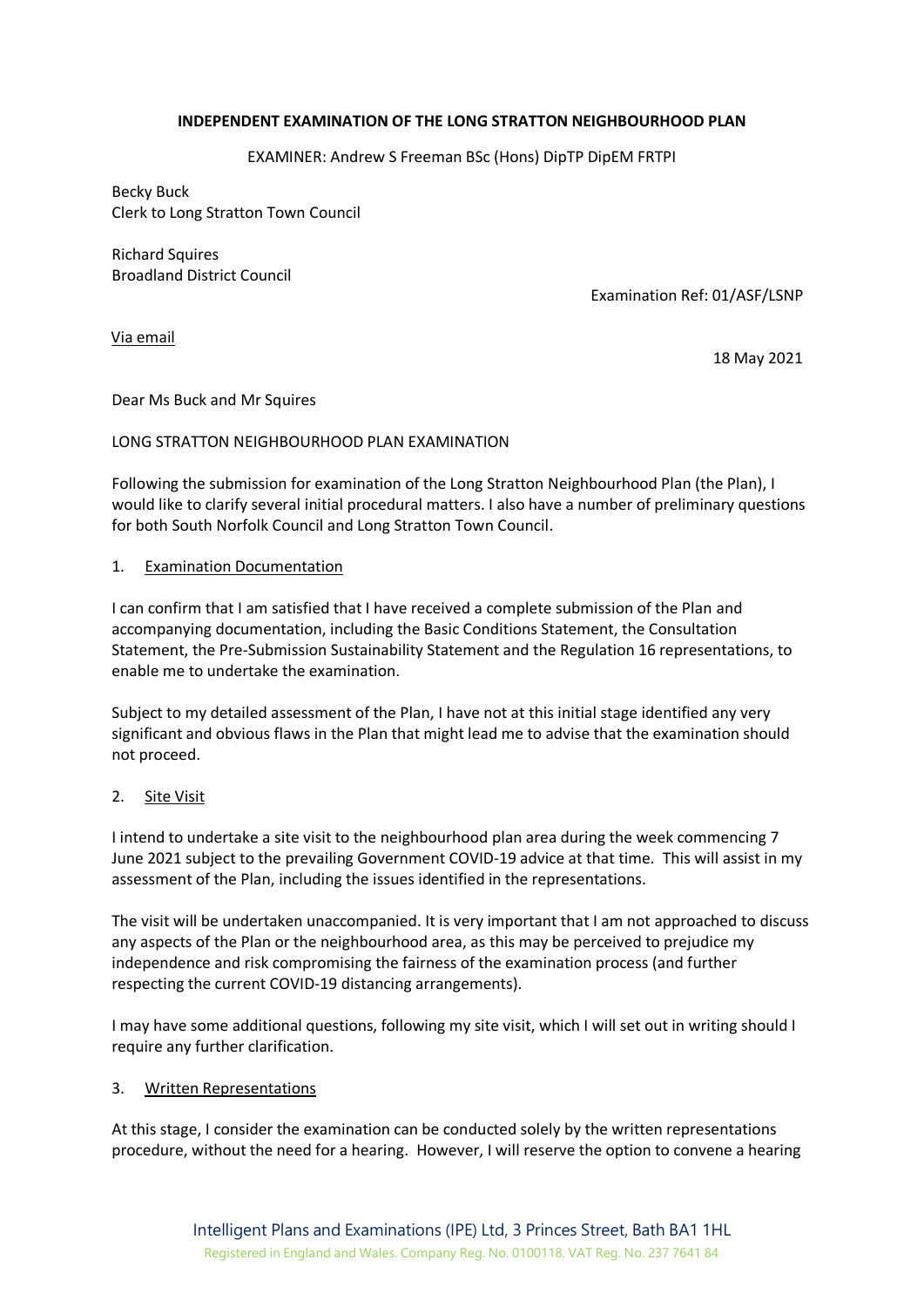should a matter(s) come to light where I consider that a hearing is necessary to ensure the adequate examination of an issue, or to ensure that a person has a fair chance to put a case.

## 4. Further Clarification

I have a number of initial questions seeking further clarification, which I have set out in the Annex to this letter. I would be grateful if you can seek to provide a written response within **2 weeks** of the date of this letter.

# 5. Examination Timetable

As you will be aware, the intention is to examine the Plan (including conduct of the site visit) with a view to providing a draft report (for 'fact checking') within 4-6 weeks of submission of the Plan.

As I have raised a number of questions, I must provide you with sufficient opportunity to reply. Consequentially, the examination timetable will be extended. Please be assured that I will endeavour to mitigate any delay as far as is practicable. The IPe office team will seek to keep you updated on the anticipated delivery date of the draft report.

If you have any process questions related to the conduct of the examination, which you would like me to address, please do not hesitate to contact the office team in the first instance.

In the interests of transparency, may I prevail upon you to ensure a copy of this letter and any respective responses are placed on the Town Council and Local Authority websites.

Thank you in advance for your assistance.

Your sincerely

*Andrew Freeman*

Examiner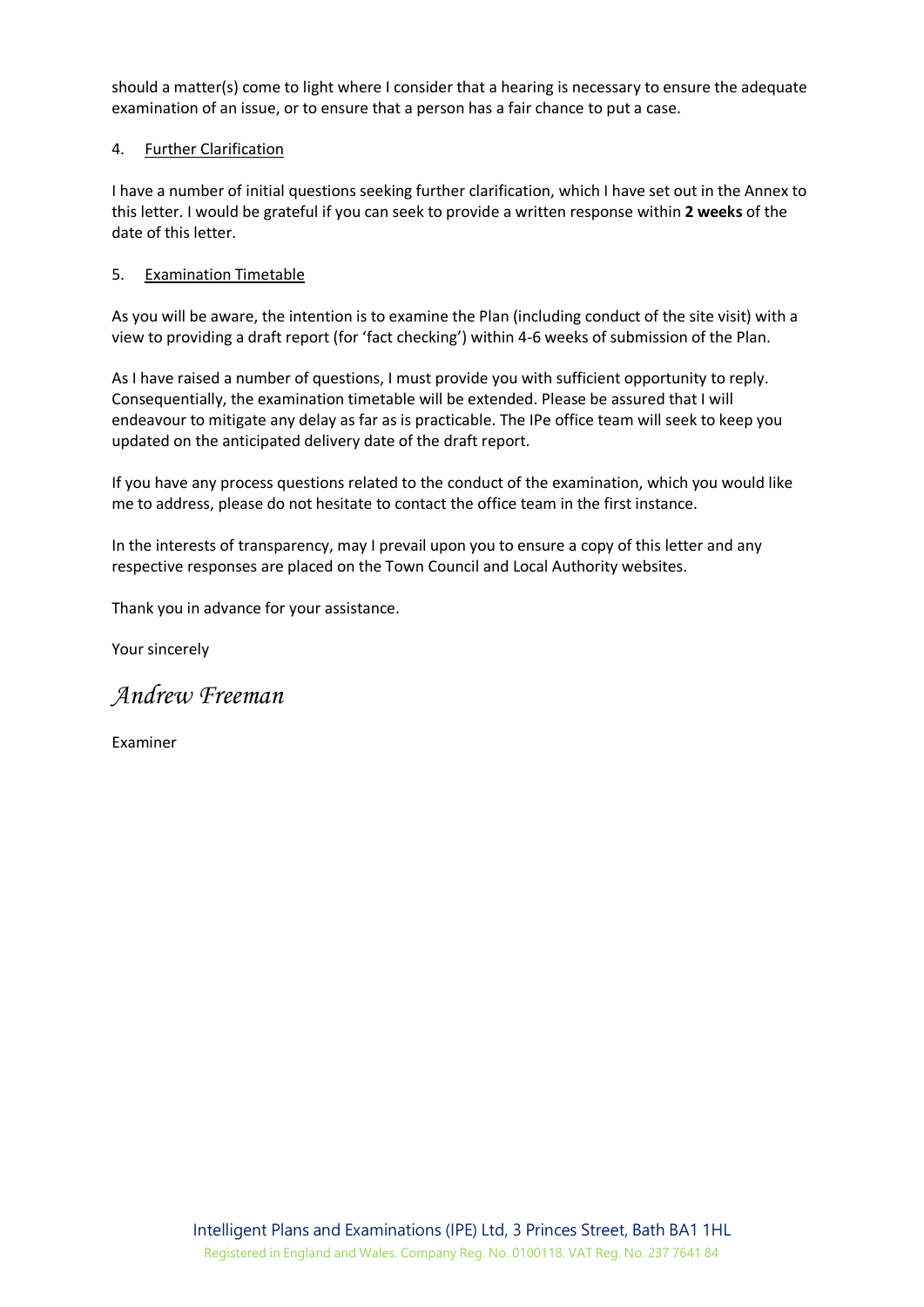### **Annex**

From my initial reading of the Long Stratton Neighbourhood Plan and the supporting evidence, I have a number of questions for South Norfolk Council and Long Stratton Town Council. I have requested the submission of a response within **2 weeks** of the date of this letter.

### **Questions for South Norfolk Council**

**1.** Please provide me with a copy of, or point me in the direction of, the response of Natural England on the Strategic Environmental Assessment (SEA) Screening Opinion and Habitats Regulations Assessment (HRA) Screening Report.

#### **Questions for Long Stratton Town Council**

**2.** Policy SC1 – "up to date housing needs assessments applicable to the plan area": Where, specifically, is an applicant to find guidance on the required dwelling types and sizes? Is this the Long Stratton Housing Needs Assessment 2017 (or any successor document)? For clarity and convenience, could not the present requirements be set out in the reasoned justification?

**3.** Policy SC1 – "with reference site-specific context": Is this wording as intended?

**4.** Policy SC1: How are low and medium incomes to be defined? Is the reference necessary given that the provision is directed at entry-level purchasers?

**5.** Policy SC2: Does the Class C3 Use Class (Classes C3(a), (b) and (c)), cover the entirety of provision that it is intended to encourage under the specialist housing heading?

**6.** Policy SC2 – "A proposal [singular] for a new residential institution (class 'C2') will be supported": Is only one proposal to be supported?

**7.** Policy SC3 – size and tenure of affordable homes: For clarity and convenience, could not the present requirement be set out in the reasoned justification?

**8.** Policy SC3 – close connection priority: Should not the proportion be specified?

**9.** Policy SC3: Please comment on the representations of Orbit Homes (failure to provide for affordable housing need).

**10.** Policy DC7 – "key features of the ancient countryside": Are these specifically identified anywhere?

**11.** Policy DC8 and reasoned justification – Building for Life 12: Does the reference need to be updated (Building for a Healthy Life)?

**12.** Policy DC9: What is meant by "issues at individual listed buildings"?

**13.** Policy DC10 – "an area-wide design code": Is there a specific title/reference/link for this design code?

**14.** Policy E12: When is the requirement for a planning obligation likely to be triggered?

**15.** Policy GI17 – "Where Green Infrastructure is required": When is this/under what provision?